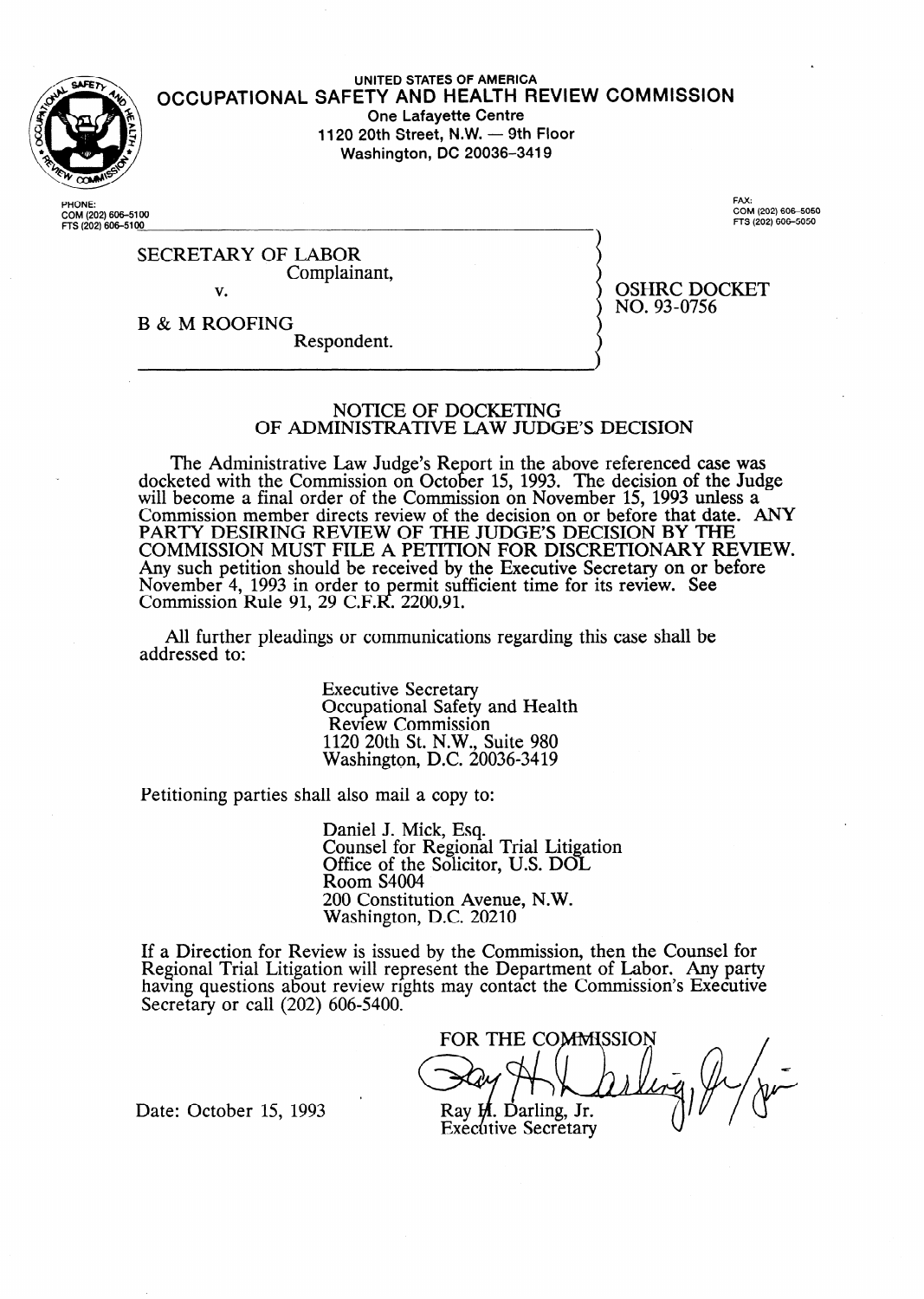### DOCKET NO. 93-0756

### NOTICE IS GIVEN TO THE FOLLOWING:

Daniel J. Mick, Esq. Counsel for Regional Trial Litigation Office of the Solicitor, U.S. DOL Room S4004 200 Constitution Ave., N.W. Washington, D.C. 20210

Tedrick Housil, Esq.<br>Pegional Soligitor Regional Solicitor<br>Office of the Soli Office of the Solicitor, U.S. DOL<br>Eadaral Office Bldg., Boom 2106 Federal Office Bldg., KOOIII 2106<br>011 Wolnut Street 911 Walnut Street Kansas City, MO 64106

Kay-Dawn G. Allen, Esquire Suite 575<br>3773 Chei  $3773$  Cherry Creek,  $11.21$ .,  $\sum$  chiver,  $\sum$  8020209

Administrative La Occupational Safety and H Review Commission  $\mathrm{room}250$ 1244 North Denver, CO 80204 3582 Denver, CO II 0204 3582

00100748375:08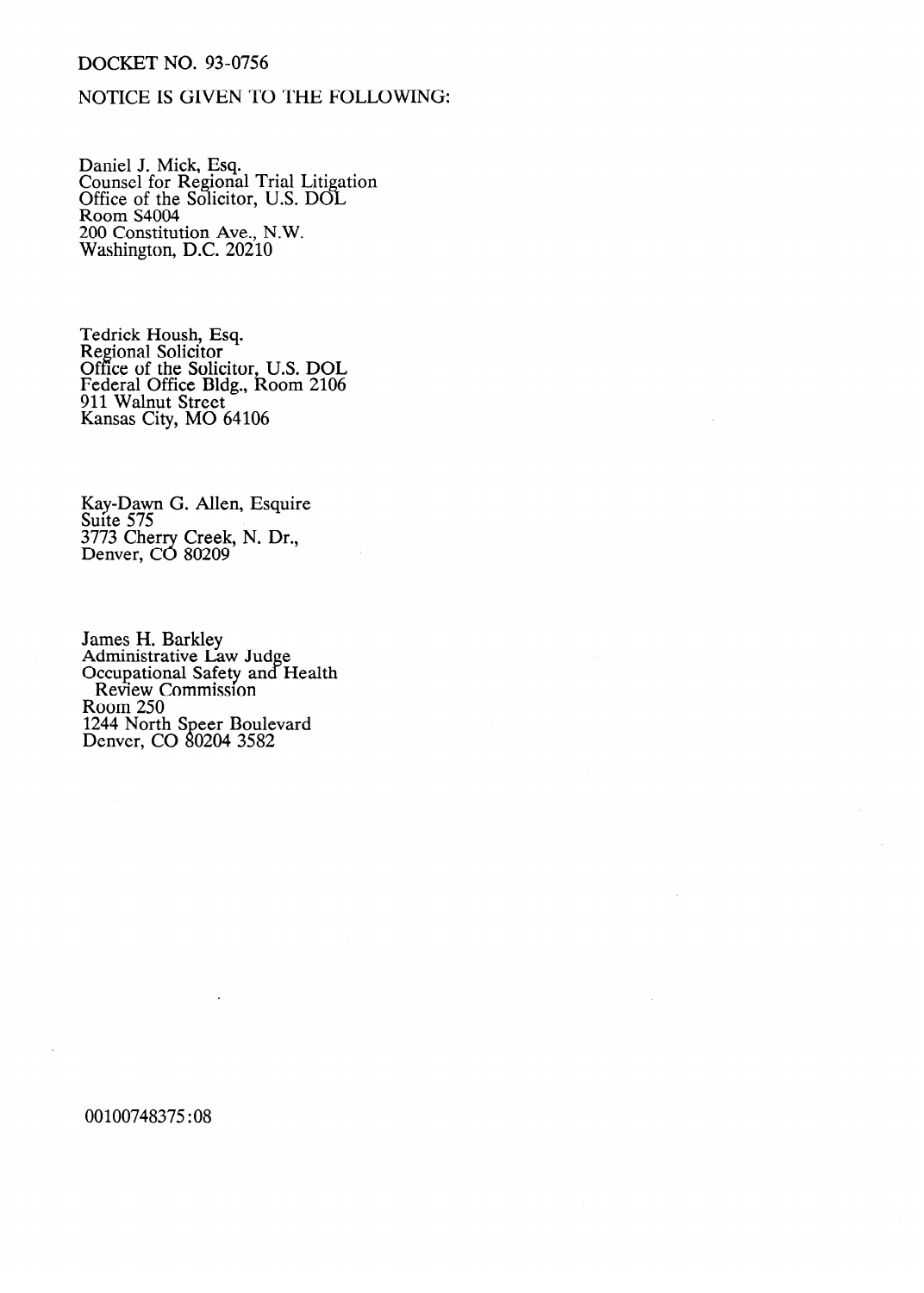

**UNITED STATES OF AMERICA OCCUPATIONAL SAFETY AND HEALTH REVIEW** COMMISSION **1244** N. SPEER BOULEVARD ROOM 250 DENVER, COLORADO 80204-3582

> I I I I I **I**  I I I I

**PHONE FAX cord !33) e44-2281 COM (303) Pd4-3759 FTS (3231 844-2281 FTS (303) 844-3759** 

# SECRETARY OF LABOR,

Complainant,

**V.** 

~-~~ ~

B & M ROOFING OF COLORADO, INC.,

Respondent.

OSHRC DOCKET NO. 93-0756

## DECISION AND ORDER

Respondent was issued citations and proposed penalties pursuant to the Occupational Safety and Health Act of 1970 (29 U.S.C. \$651, *et seq.* hereinafter referred to as the Act.) By filing a timely notice of contest Respondent brought this matter before the Occupational Safety and Health Review Commission where Respondent admitted it was subject to the Act and its requirements. A hearing was held on July 27, 1993 wherein findings of fact and conclusions of law were entered on the record. In accordance with those findings of fact and conclusions of law, it is:

## ORDERED,

1. A penalty of \$1,750.00 is ASSESSED for item 1 of serious citation 1.